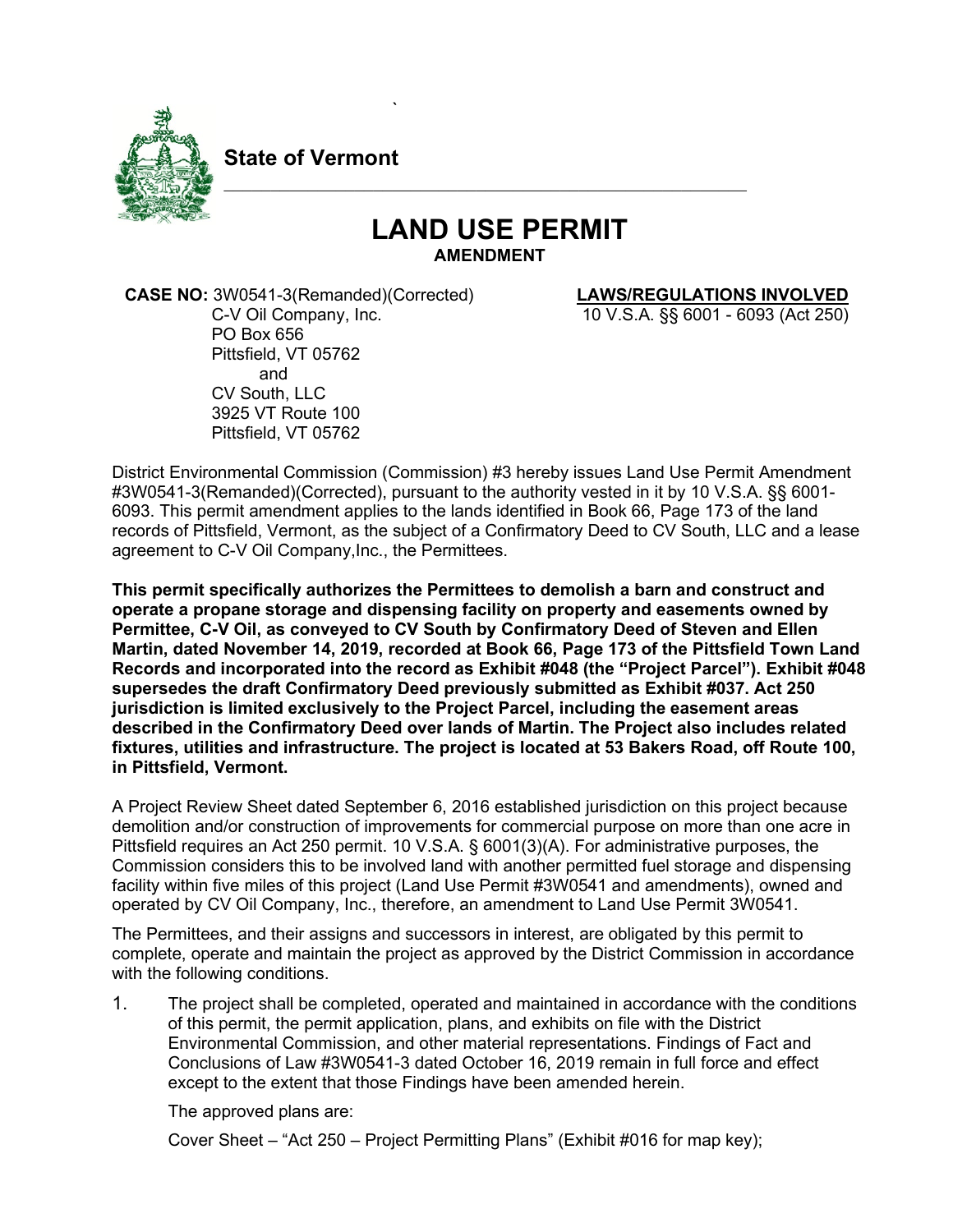Page 2

Land Use Permit #«Application Number»(Remanded)(Corrected)

Sheet 1 of 4 - "Existing Conditions Site Plan," dated July 2019 (Exhibit #036);

Sheet 2 of 4 - "Stormwater Management Plan," dated July 2019 (Exhibit #040);

Sheet 2 of 4 - "Annotated Stormwater Management Plan," dated July 2019 (Exhibit #041);

Sheet 3 of 4 - "Stormwater Details," dated July 2019 (Exhibit #042);

Sheet 4 of 4 – "Construction Details," dated Aug. 2018 (Exhibit #020);

Sheet 1 of 1 – "Easement and Riparian Management Plan," dated July 2019 (Exhibit #035);

Sheet 2 of 4 – "Proposed Conditions Site Plan, Marked Site Plan," for lighting locations only, dated Aug. 2018 (Exhibit #025);

- 2. All conditions of Land Use Permit #3W0541 and amendments are in full force and effect except as further amended herein.
- 3. The Permittees shall comply with all of the conditions of the following Agency of Natural Resources (ANR) Permits:
	- a. Wastewater System and Potable Water Supply Permit #WW-3-2619-R1 issued on October 13, 2017 by the Drinking Water and Groundwater Protection Division (Exhibit #009);
	- b. Authorization of Notice of Intent #8778-9015 under General Permit #3-9015 (Stormwater Discharge General Permit), issued on October 4, 2019 by the ANR Watershed Management Division (Exhibit #044).
	- c. Authorization to Discharge #8778-9020 under Construction General Permit #3-9020 issued on August 19, 2019, by the Watershed Management Division (Exhibit #045).
- 4. Any nonmaterial changes to the permits listed in the preceding condition shall be automatically incorporated herein upon issuance by the ANR.
- 5. Representatives of the State of Vermont shall have access to the property covered by this permit, at reasonable times, for the purpose of ascertaining compliance with Vermont environmental and health statutes and regulations and with this permit.
- 6. A copy of this permit and plans shall be on the site at all times throughout the construction process.
- 7. No change shall be made to the design, operation or use of this project without a permit amendment issued by the District Commission or a jurisdictional opinion from the District Coordinator that a permit is not required.
- 8. No further subdivision, alteration, and/or development on the tracts of land approved herein shall be permitted without a permit amendment issued by the District Commission or a jurisdictional opinion from the District Coordinator that a permit is not required.
- 9. Pursuant to 10 V.S.A. § 8005(c), the District Commission may at any time require that the permit holder file an affidavit certifying that the project is in compliance with the terms of this permit.
- 10. The conditions of this permit and the land uses permitted herein shall run with the land and are binding upon and enforceable against the Permittees and their successors and assigns.
- 11. The Permittees shall apply and maintain water and/or other agents approved by the Watershed Management Division in the Project's Erosion Prevention and Control Plan on all roadways or disturbed areas within the project during construction and until pavement and/or vegetation is fully established to control dust.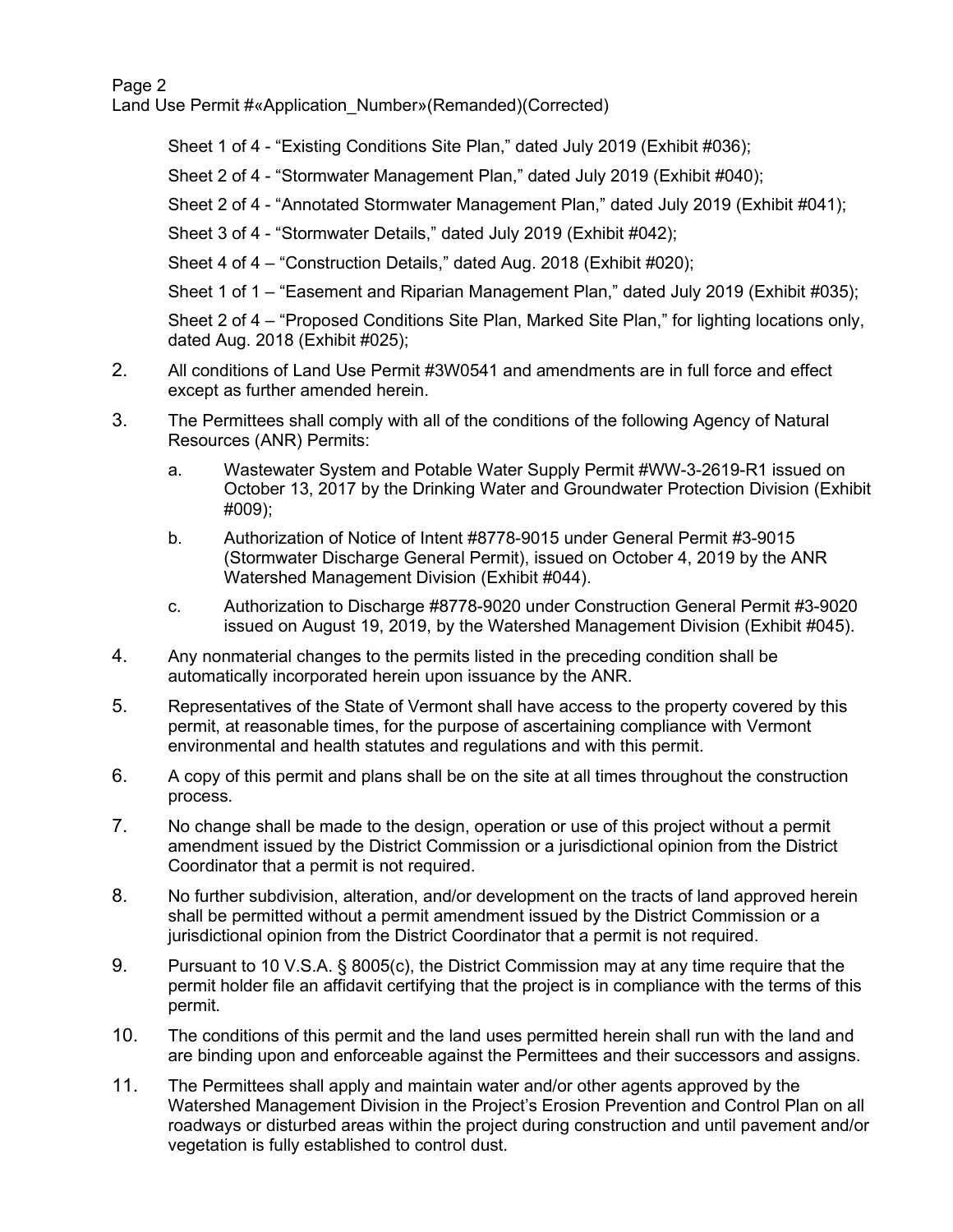## Page 3 Land Use Permit #«Application Number»(Remanded)(Corrected)

- 12. Prior to construction of the wastewater disposal system and the proposed future garage and office buildings, the Permittees shall amend this permit. An archeological assessment for precontract archeological sites may be required for this future construction.
- 13. The Permittees shall prevent the transport of any sediment beyond that area necessary for construction approved herein. All erosion prevention and sediment control devices shall be periodically cleaned, replaced and maintained until vegetation is permanently established on all slopes and disturbed areas.
- 14. In addition to conformance with all erosion prevention and sediment control conditions, the Permittees shall not cause, permit or allow the discharge of waste material into any surface waters. Compliance with the requirements of this condition does not absolve the Permittees from compliance with 10 V.S.A. (§§ 1250-1284) Chapter 47, Vermont's Water Pollution Control Law. Stormwater disposal from the Project Parcel shall occur in substantial conformity with the narrative of the Project Engineer incorporated into the record as Exhibit #046; and Exhibit #047 (boundary survey) dated 11/08/2019.
- 15. Except as described herein, the Permittees shall maintain those portions of the Project Parcel shown in red cross-hatching and denominated "Area to be Undisturbed (F&W)" on the Easement and Riparian Management Plan, Exhibit #035, in an undisturbed, naturally vegetated condition. The term "undisturbed" shall mean that no activities shall be conducted which may cause or contribute to ground or vegetation disturbance or soil compaction including, but not limited to, construction, earthmoving activities, storage for materials, tree trimming or canopy removal, tree, shrub or ground cover removal, plowing of snow and grazing and mowing. Grading and Stormwater/snowmelt disposal from the Project within the undisturbed area shall be allowed in the areas depicted on the approved plans. The foregoing condition shall supersede all other exhibits, findings or conditions with respect or referring to the undisturbed Tweed River "riparian buffer."
- 16. The Permittees shall not further protect the proposed empty tank storage enclosed by chain link fence in the event that the South Branch of the Tweed River adjusts laterally on the landscape in the future; this includes riprap or other channel management activities which may decrease the ability of the stream to migrate naturally.
- 17. Farming is permitted on lands exempt from amendment jurisdiction pursuant to 10 V.S.A. § 6081(s).
- 18. The installation of exterior light fixtures is limited to those approved in Exhibits #012 and #025. All exterior lighting shall be installed or shielded in such a manner as to conceal light sources and reflector surfaces from view beyond the perimeter of the area to be illuminated. If the sign is lit, the fixture shall be shielded and downlit.
- 19. The Permittees shall not erect additional exterior signage without prior written approval from the District Coordinator or the Commission, whichever is appropriate under the Act 250 Rules. Signage includes banners, flags, and other advertising displays, excepting temporary real estate marketing signs and temporary Grand Opening signs.
- 20. The Project Parcel may contain historic resources. As such, any future construction or excavation on the Project Parcel shall be reviewed by the Division for Historic Preservation and the Commission. No change shall be made to the design, operation or use of this project without first obtaining a Jurisdictional Opinion.
- 21. The Permittees shall reference the requirements and conditions imposed by Land Use Permit 3W0541-3(Remanded)(Corrected) in all deeds of conveyance and leases.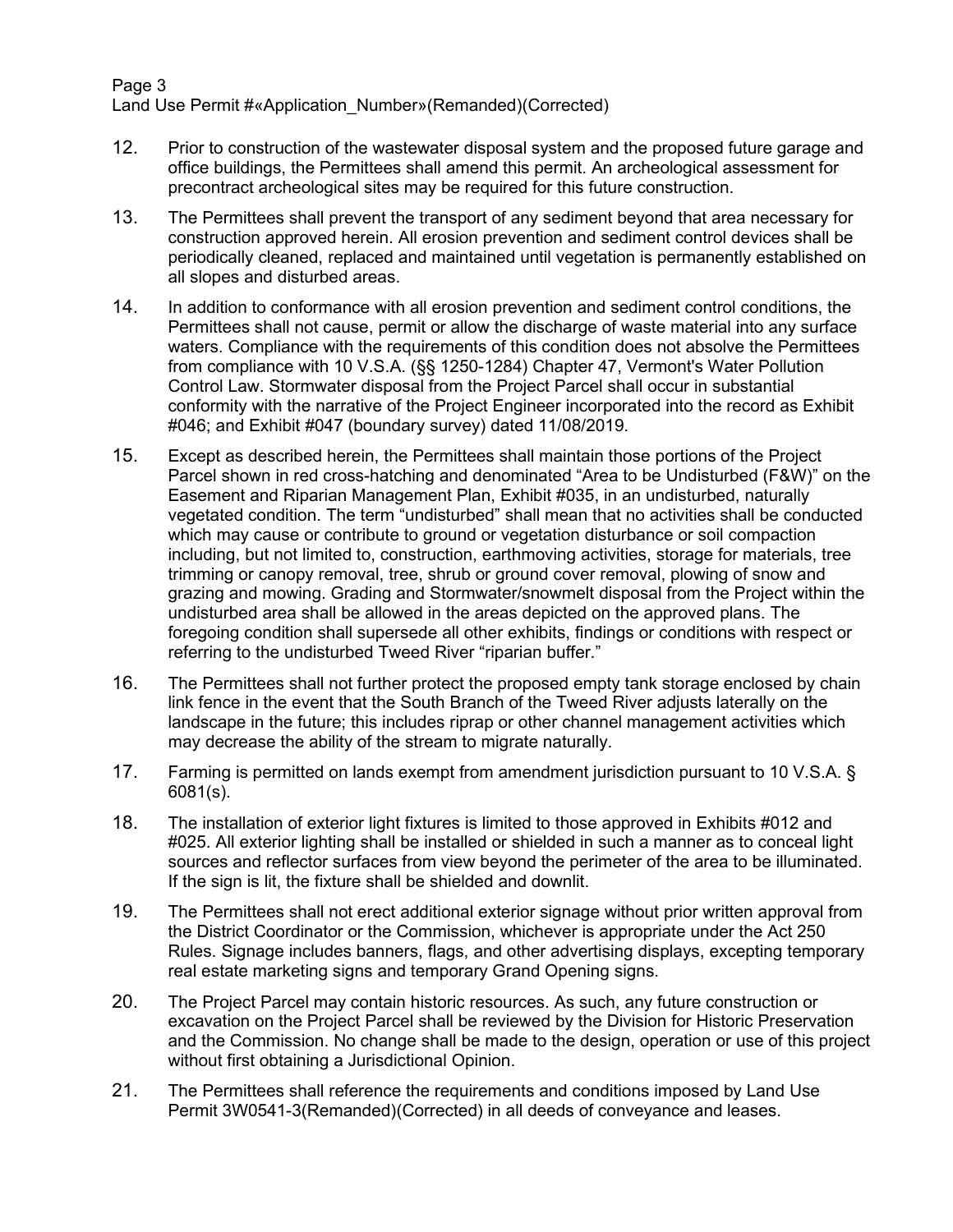Page 4 Land Use Permit #«Application Number»(Remanded)(Corrected)

- 22. Pursuant to 10 V.S.A. § 6090(b)(1) this permit amendment is hereby issued for an indefinite term, as long as there is compliance with the conditions herein. Notwithstanding any other provision herein, this permit shall expire three years from the date of issuance if the Permittees has not commenced construction and made substantial progress toward completion within the three-year period in accordance with 10 V.S.A. § 6091(b).
- 23. All site work and construction (of roadways and utilities) shall be completed in accordance with the approved plans by **October 15, 2022** unless an extension of this date is approved in writing by the Commission. Such requests to extend must be filed prior to the deadline and approval may be granted without public hearing.
- 24. The Permittees shall file a Certificate of Actual Construction Costs, on forms available from the Natural Resources Board, pursuant to 10 V.S.A. § 6083a(g) within one month after construction has been substantially completed or two years from the date of this permit, whichever shall occur first. Application for extension of time for good cause shown may be made to the District Commission. If actual construction costs exceed the original estimate, a supplemental fee based on actual construction costs must be paid at the time of certification in accordance with the fee schedule in effect at the time of application. Upon request, the Permittees shall provide all documents or other information necessary to substantiate the certification. Pursuant to existing law, failure to file the certification or pay any supplemental fee due constitutes grounds for permit revocation. The certificate of actual construction costs and any supplemental fee (by check payable to the "State of Vermont") shall be mailed to: Natural Resources Board, Dewey Building, 1 National Life Drive, Montpelier, VT 05620-3201; Attention: Certification.

Failure to comply with any condition herein may be grounds for permit revocation pursuant to 10 V.S.A. § 6027(g).

Dated at Springfield, Vermont, this 7th day of April 2020.

 $By$   $\frac{1}{\sqrt{2\pi}}$   $\frac{1}{\sqrt{2\pi}}$ 

 Tim Taylor, Chair District #3 Environmental Commission

Members participating in this decision: Roderick Maclay and Clotilde Hyrshko

Any party may file a Motion to Alter with the District Commission within 15 days from the date of this decision, pursuant to Act 250 Rule 31(A). Any appeal of this decision must be filed with the Superior Court, Environmental Division within 30 days of the date the decision was issued, pursuant to 10 V.S.A. Chapter 220. The Notice of Appeal must comply with the Vermont Rules for Environmental Court Proceedings (VRECP). The appellant must file with the Notice of Appeal the \$295 entry fee required by 32 V.S.A. § 1431. The appellant must also serve a copy of the Notice of Appeal on the Natural Resources Board, 10 Baldwin Street, Montpelier, VT 05633-3201, and on other parties in accordance with Rule 5(b)(4)(B) of the Vermont Rules for Environmental Court Proceedings. Decisions on minor applications may be appealed only if a hearing was held by the District Commission. Please note that there are certain limitations on the right to appeal. See 10 V.S.A. § 8504(k). For additional information on filing appeals, see the Court's website at: <http://www.vermontjudiciary.org/GTC/environmental/default.aspx> or call 802-951-1740. The Court's mailing address is: Vermont Superior Court, Environmental Division, 32 Cherry Street, 2nd Floor, Suite 303, Burlington, VT 05401.